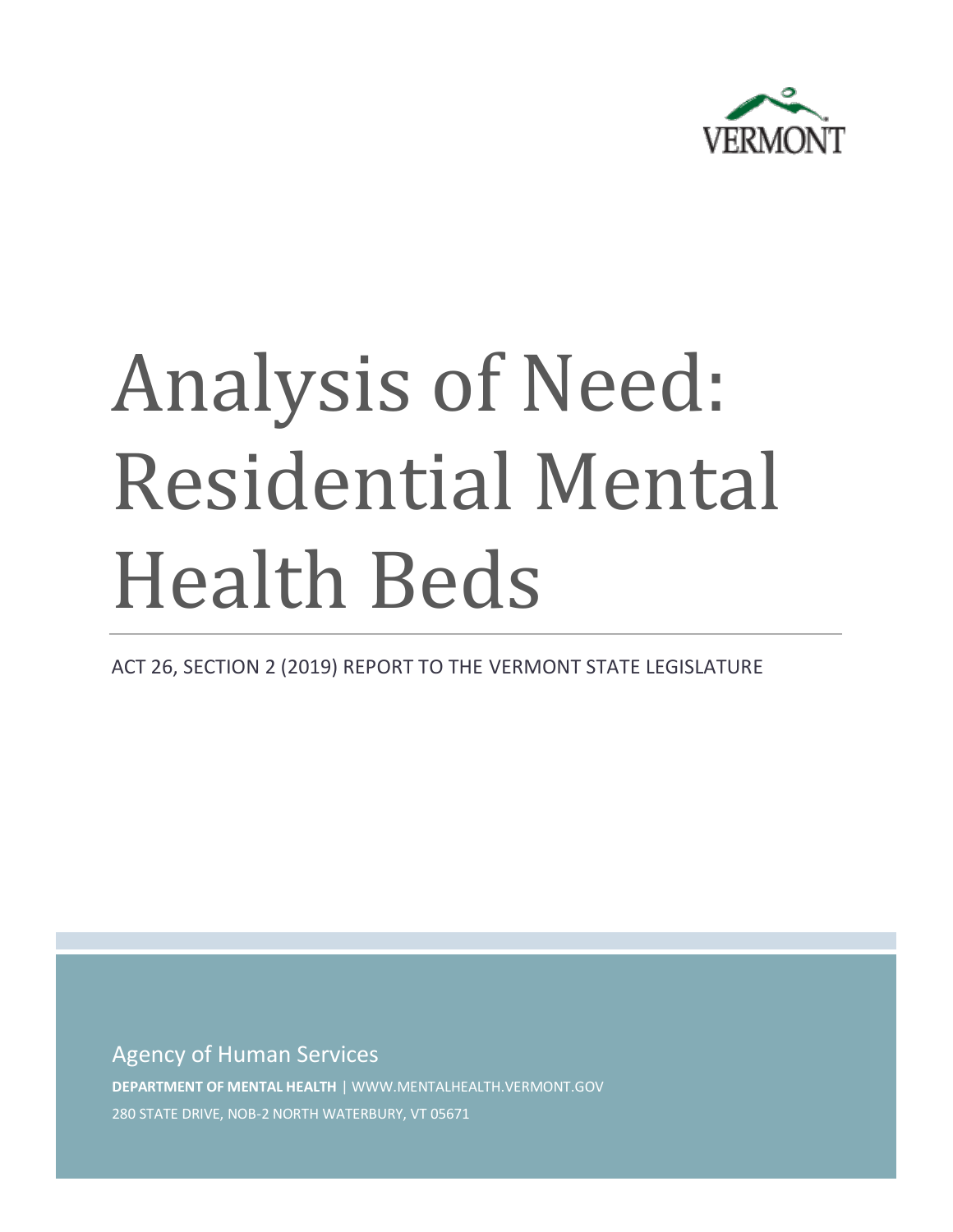# TABLE OF CONTENTS

| Intensive Recovery Residences-including the State's Physically Secure Recovery Residence (Middlesex)  10 |
|----------------------------------------------------------------------------------------------------------|
|                                                                                                          |
|                                                                                                          |
|                                                                                                          |
|                                                                                                          |
| Section 5: An Assessment of Barriers to Access for Individuals Requiring Residential Services  18        |
|                                                                                                          |
|                                                                                                          |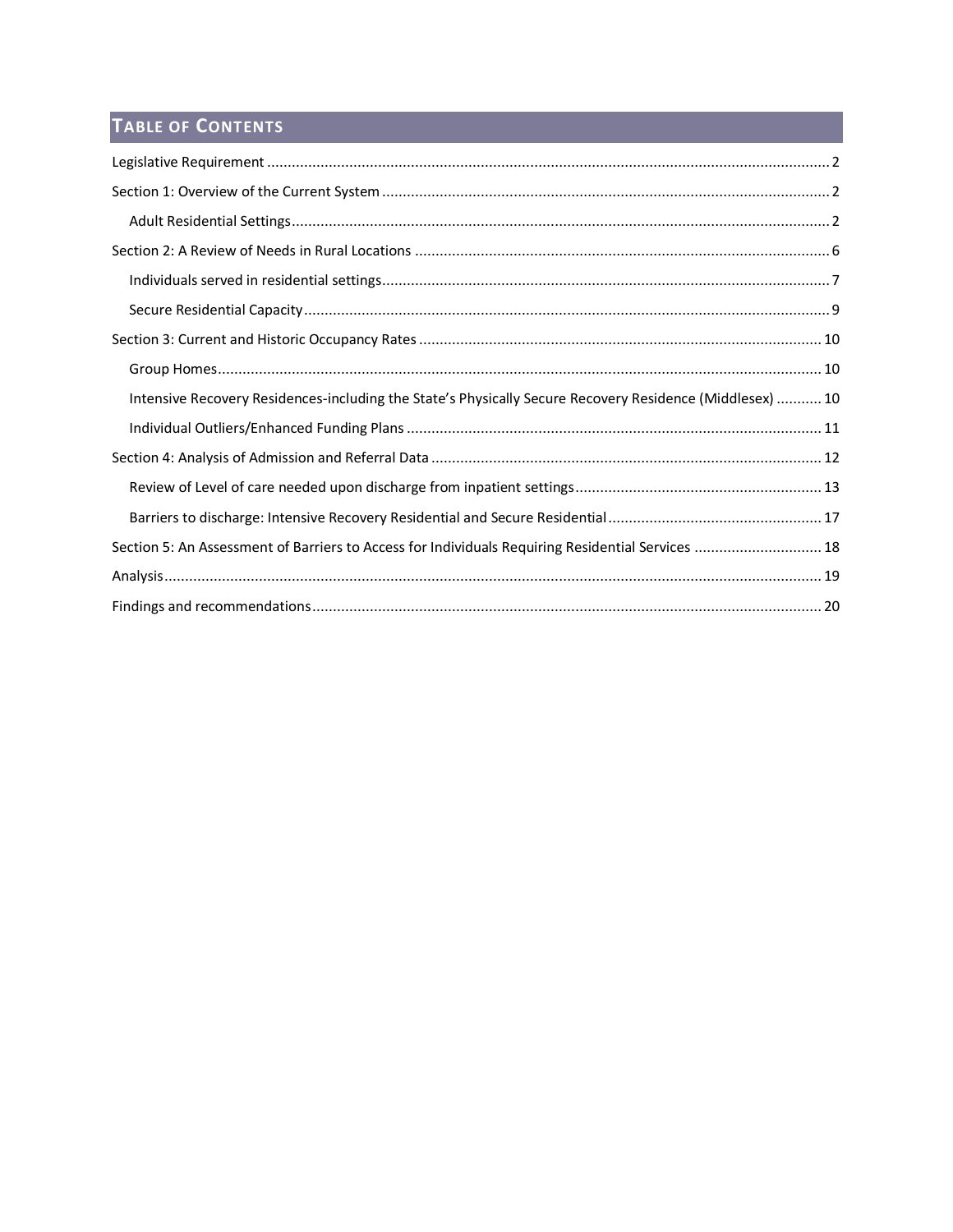#### <span id="page-2-0"></span>**LEGISLATIVE REQUIREMENT**

This report fulfills the requirements of Act 26, Section 2 of the 2019 legislative session.

#### **Sec. 2. REPORT; ANALYSIS OF RESIDENTIAL MENTAL HEALTH NEEDS**

(a) The Department of Mental Health shall evaluate and determine the mental health bed needs for residential programs across the State by geographic area and provider type, including long-term residences (group homes), intensive residential recovery facilities, and secure residential recovery facilities. This evaluation shall include a review of needs in rural locations, current and historic occupancy rates, an analysis of admission and referral data, and an assessment of barriers to access for individuals requiring residential services. The evaluation shall include consultation with providers and with past or present program participants or individuals in need of residential programs, or both.

(b) On or before December 15, 2019, the Department shall submit a report to the House Committees on Appropriations and on Health Care and to the Senate Committees on Appropriations and on Health and Welfare containing its findings and recommendations related to the analysis required pursuant to subsection (a) of this section.

#### <span id="page-2-1"></span>**SECTION 1: OVERVIEW OF THE CURRENT SYSTEM**

This report presents information and analysis of residential settings serving individuals with mental health treatment needs in Vermont. The report gives an overview of each type of residential setting and describes the categories of analysis required by the legislation. This report does not include an overview or discussion of non-residential individual living arrangements such as supportive housing, which include provision of mental health treatment services in tandem with individual housing vouchers that allow a person to live in their own apartment in the community.

#### <span id="page-2-2"></span>**ADULT RESIDENTIAL SETTINGS**

#### **GROUP HOMES**

#### 19 HOMES 151 BEDS

*Group homes are living arrangements for three or more people. Group residences are owned and/or staffed full-time by employees of a provider agency and the provider agency is responsible for management of group home resources primarily for Vermonters residing within their catchment area.*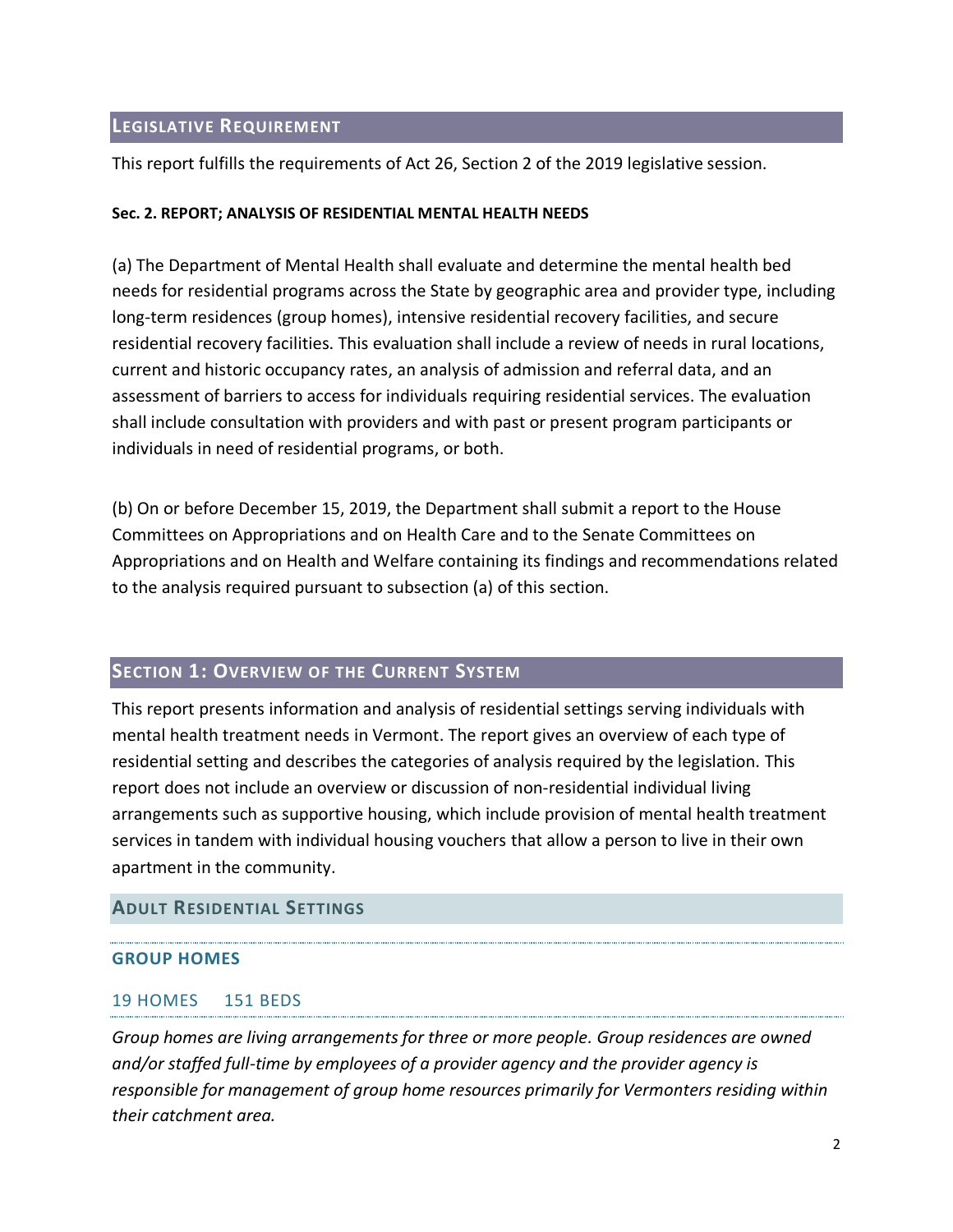#### PURPOSE

These arrangements are designed to provide individualized, recovery-oriented treatment plan services in either transitional or longer-term residential rehabilitation settings.

#### REQUIREMENTS

Group Living arrangements are licensed facilities and individuals are afforded resident rights and protections before transitioning to more independent living arrangements in accordance with their treatment plan.

#### INDIVIDUALS SERVED

Group Homes are available to individuals enrolled in the Community Rehabilitation and Treatment (CRT) program of a Designated Agency on both a voluntary and involuntary<sup>1</sup> basis. Referrals to the group homes are decided by the Designed Agency's CRT program with regards to the current milieu and level of care appropriateness.

Individuals served in Group Homes require more intensive treatment than those living independently in the community. Services and supports include skill-based training to increase independence in the community; activities of daily living support such as meal preparation, grocery shopping and housekeeping; and treatment supports such as medication management and supportive counseling for appropriate socialization.

#### **STAFF SECURE: INTENSIVE RECOVERY RESIDENCES (IRR)**

#### 6 RESIDENCES, 47 BEDS

*This residential treatment setting consists of specialized group arrangements for three or more people and are staffed full-time by employees of a provider agency at a higher staff to resident ratio than found in group homes. This level of care includes the peer-run Soteria program.* 

#### PURPOSE

Recovery-oriented and treatment-focused programs for individuals frequently stepping down from hospital level of care with an anticipated length of stay between 6 and 18 months.

#### REQUIREMENTS

IRR arrangements are licensed facilities and individuals are afforded resident rights and protections before transitioning to more independent living arrangements in accordance with

 $<sup>1</sup>$  Individuals on an "Order of Non-Hospitalization" have an involuntary status.</sup>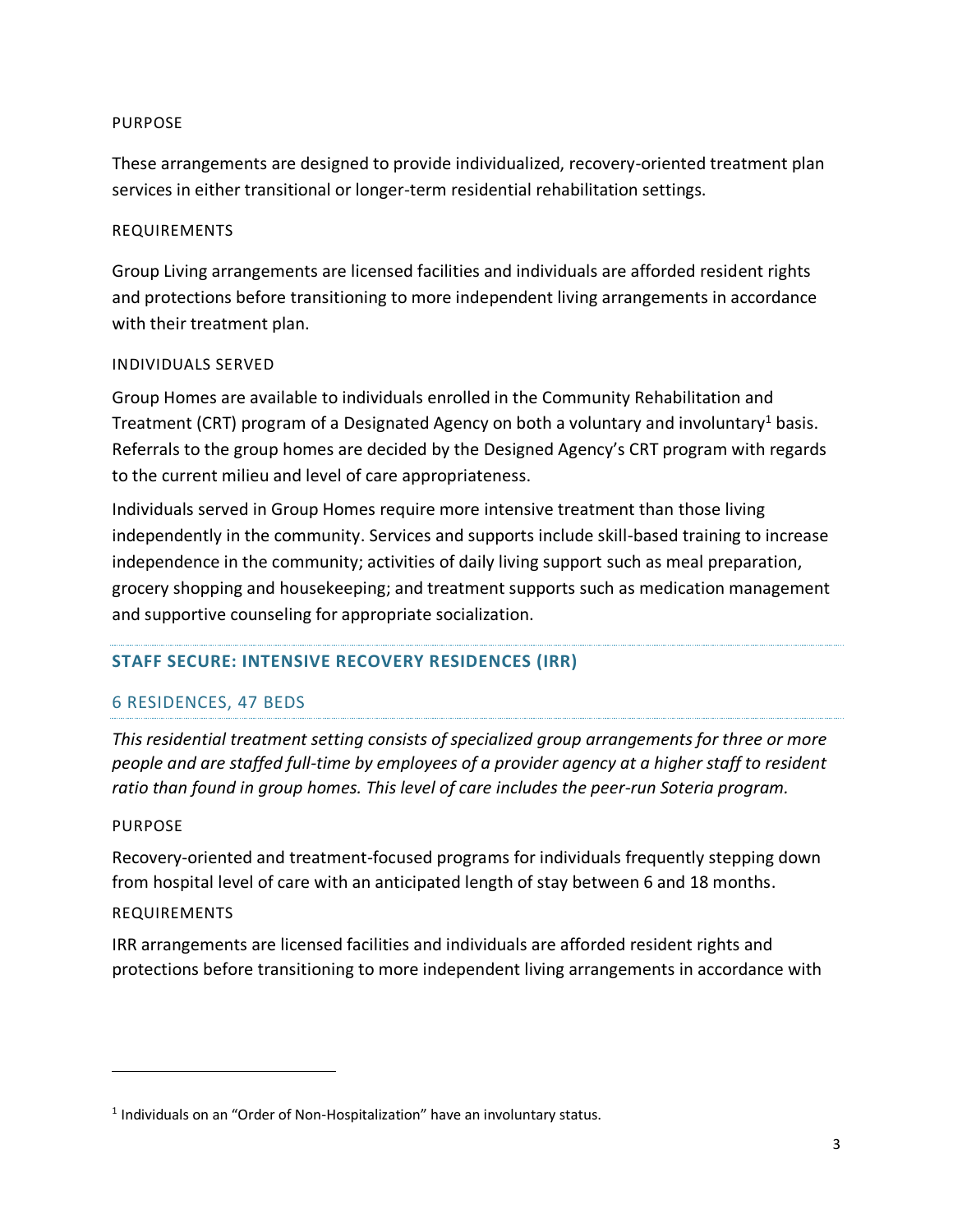their treatment plan. IRRs are a statewide resource, regardless of what catchment area a person may have lived in prior to residing in the IRR.

INDIVIDUALS SERVED Eligibility thresholds for entrance to these transitional support and treatment programs anticipate individuals enrolled in CRT who continue to require ongoing supervision by skilled mental health staff and in an environment focused on safety and further harm reduction and mitigation work as part of aftercare in the community and access to more permanent, stable living options. These individuals are primarily served with an involuntary status.

Referrals to the IRRs are made through the DMH Adult Care Management Team based on the clinical readiness and acuity of the individual. The referrals are managed by this team because of their centralized view and coordinating role in managing this state-wide resource, their role in determining readiness for admission to an IRR from inpatient settings and their knowledge of the history of an individual's previous placements.

**Figure 1: Continuum of Bed Care**

# **Continuum Of Most Acute Beds To Most Independent Beds** In The Mental Health System

Level one Inpatient hospital units 3 Facilities 45 Beds

General Inpatient hospital units **6 Facilities** 156 Beds

Outlier specialized funding (ie – Mypad, Pearce House)

- Intensive Recovery Residential (IRR) 6 Residences 47 Beds
- **Mental Health Crisis beds 12 Facilities** 38 Beds
- **Mental Health Group Homes** 19 Homes 152 Beds

**Transitional "Staffed" Housing** 

Shelter + Care vouchers/DMH housing vouchers (Independent living with services attached)

# **PHYSICALLY SECURE RECOVERY RESIDENCE (MIDDLESEX)**

## 1 FACILITY, 7 BEDS

*This residential treatment setting has the same clinical characteristics as an Intensive Recovery Residence except that it is physically secure as well as staff secure. This facility, in contrast to other Intensive Recovery Residences, is surrounded by a 14- foot fence that is climb resistant. All the exterior doors are locked, and the entrance to the residence has two looked doors with a sally port between them to help ensure that residents are unable to leave without staff accompanying them.*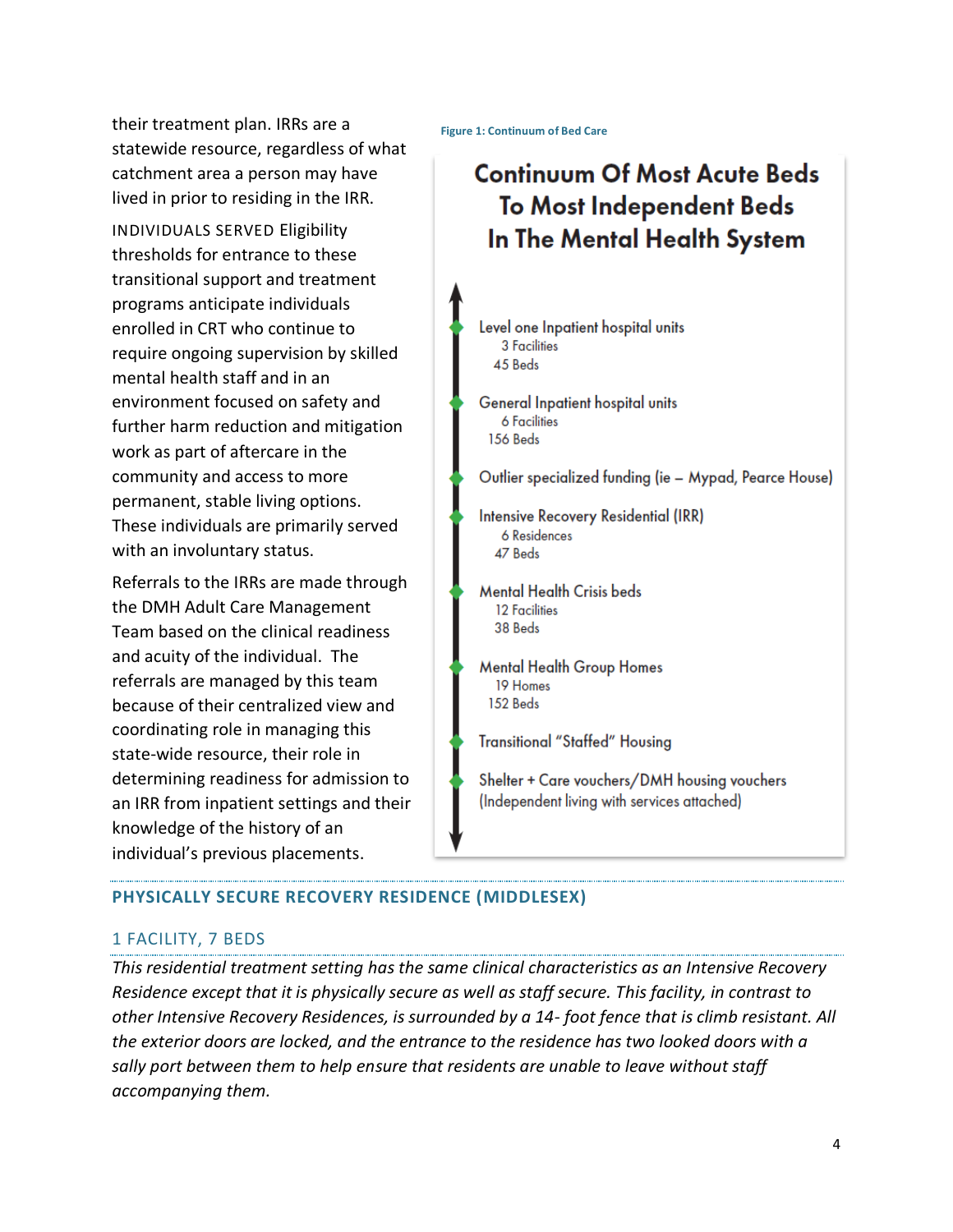#### PURPOSE

The Middlesex Therapeutic Community Residence (MTCR), was designed to be a temporary facility, using Federal Emergency Management (FEMA) funds until a long-term replacement could be obtained and/or built. The seven-bed secure residential program, temporarily sited in Middlesex, was created from Act 79 in 2012. The intent of the legislature in creating MTCR was to create a step-down facility for those who were no longer in need of inpatient care but continued to need intensive services involuntarily in a secure setting.

#### REQUIREMENTS

The MTCR is licensed as a Therapeutic Community Residence and individuals are afforded resident rights and protections before transitioning to more independent living arrangements in accordance with their treatment plan. MTCR is the only physically secure residential recovery facility in the State of Vermont and is therefore a statewide resource, regardless of an individual's originating catchment area.

#### INDIVIDUALS SERVED

In order to be placed at MTCR, an individual needs to be in the care and custody of the DMH Commissioner on an Order of Non- Hospitalization (ONH). While many individuals receive services in the community under an ONH, in order to be placed at MTCR, a judge needs to specifically find that the clinically appropriate treatment for the patient's condition can only be provided safely in a secure residential recovery facility.

Referrals to MTCR are managed by the Adult Care Management team in the same manner as the referrals to IRRs with a lens toward an individual's needs for a secure residence.

#### EXPANSION OF PHYSICALLY SECURE

Funds to support the planning and development of a larger, permanent facility were included in the [FY20 Capital Bill](https://ljfo.vermont.gov/subjects/capital-bill) of the Vermont Legislature. This development is a priority for AHS and a better permanent facility design and footprint can be created in a next generation secure residential facility.

A state run physically secure 16-bed residential facility with capacity to perform Emergency Involuntary Procedures (EIP's) will provide critical capacity within the mental health system of care and contribute to reducing barriers to discharge from Level 1 inpatient beds across the state. Added benefits of the proposed 16-bed physically secure residential include building from the existing clinical and staffing assets of the current secure residential facility in Middlesex. Maintaining staff familiar with the residents and operations, will afford better continuity for programming and will build on existing capacity and clinical expertise. From an operational and staffing level, a centralized, 16-bed facility leverages economies of scale as well.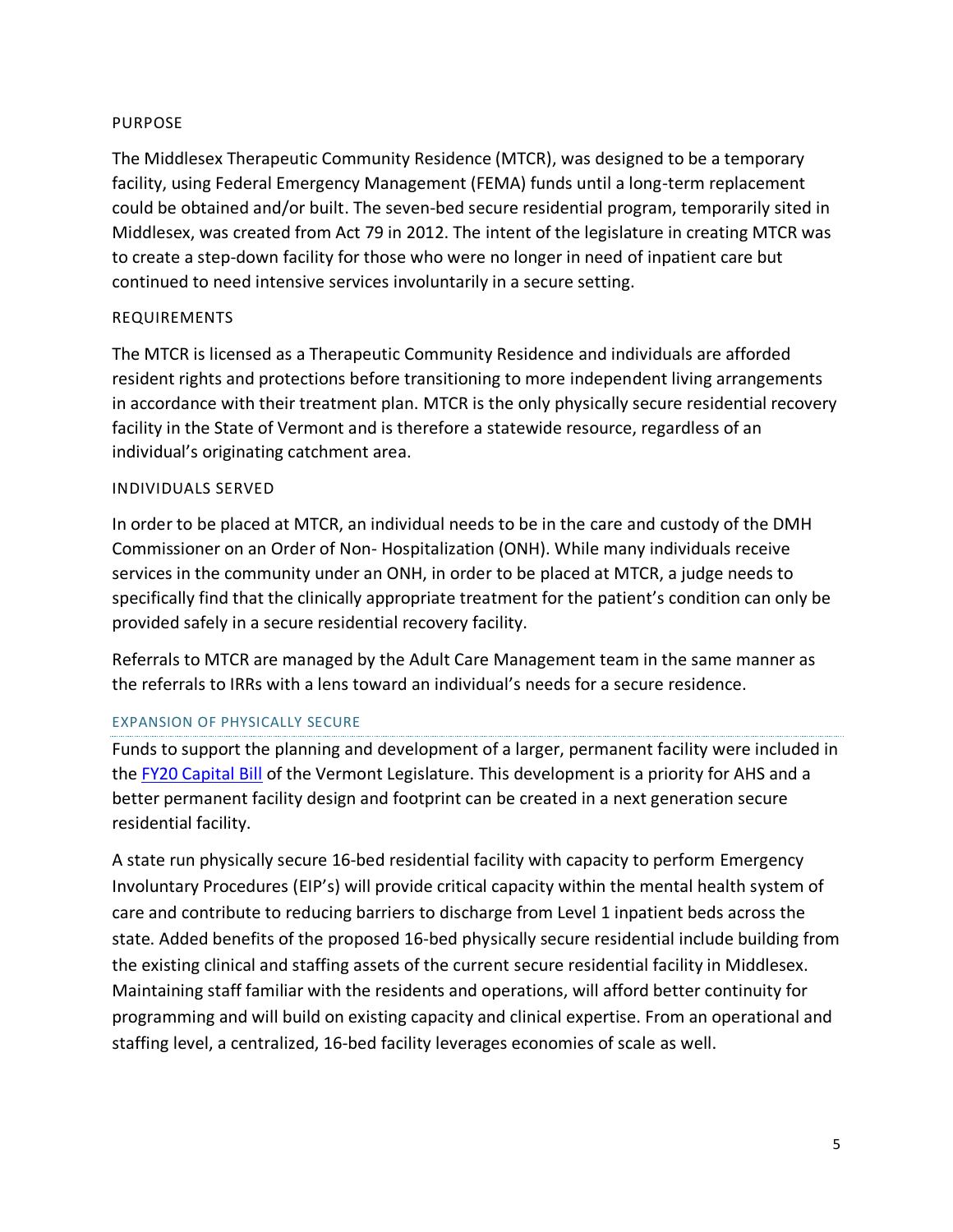#### <span id="page-6-0"></span>**SECTION 2: A REVIEW OF NEEDS IN RURAL LOCATIONS**

**Figure 2: DMH Residential Bed Locations 2020**

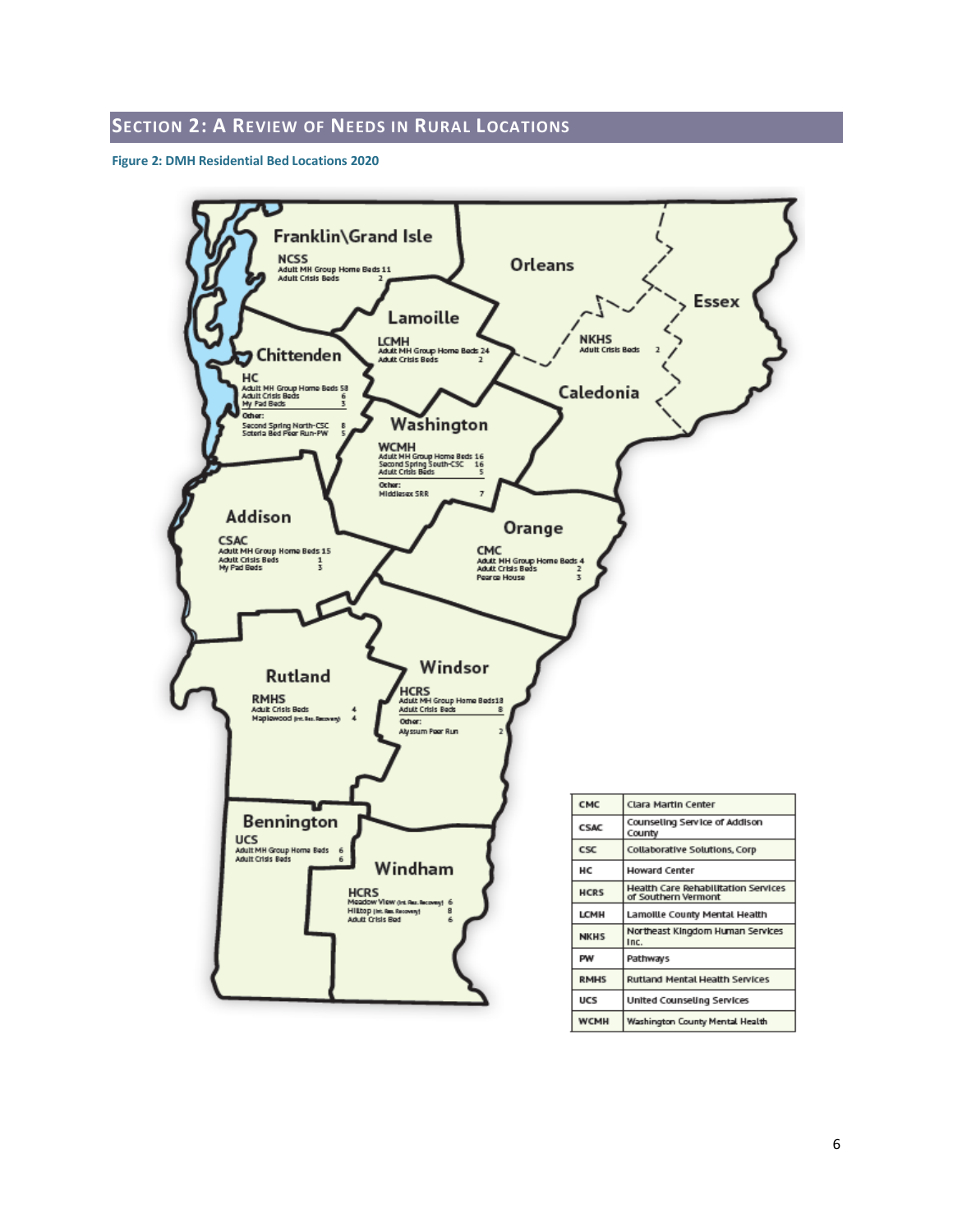#### <span id="page-7-0"></span>**INDIVIDUALS SERVED IN RESIDENTIAL SETTINGS**

Below is a count of individuals served in residential settings and their hometowns. Pathways is a Specialized Services Agency and does not operate any group homes. Rutland County Mental Health and Northeast Kingdom Human Services do not have group home beds. More analysis will need to be completed to determine if IRR usage is impacted by the fact that a county does not have any group home capacity.

**Figure 3: Individuals in Residential Settings by County**

| <b>Individuals Served in Residential Settings</b>             |                              |                                                        |                                                    |                                      |                                 |  |  |
|---------------------------------------------------------------|------------------------------|--------------------------------------------------------|----------------------------------------------------|--------------------------------------|---------------------------------|--|--|
| <b>By County/Designated Agency</b>                            |                              |                                                        |                                                    |                                      |                                 |  |  |
| <b>County of</b><br><b>Origin/Designated</b><br><b>Agency</b> | <b>CRT Clients</b><br>Served | Individuals in<br>Intensive<br>Recovery<br>Residential | Percent in<br>Intensive<br>Recovery<br>Residential | Individuals in<br><b>Group Homes</b> | Percent in<br><b>Group Home</b> |  |  |
| <b>Addison</b>                                                | 175                          | $\mathbf{1}$                                           | 0.6                                                | 15                                   | 8.6                             |  |  |
| <b>Franklin/Grand Isle</b>                                    | 225                          | $\mathbf{1}$                                           | 0.4                                                | 11                                   | 4.9                             |  |  |
| <b>Chittenden</b>                                             | 632                          | 9                                                      | 1.4                                                | 58                                   | 9.2                             |  |  |
| <b>Lamoille</b>                                               | 137                          | $\Omega$                                               | $\Omega$                                           | 23                                   | 16.8                            |  |  |
| Windham/Windsor                                               | 397                          | 17                                                     | 4.3                                                | 13                                   | 4.5                             |  |  |
| Caledonia/Orleans/Essex                                       | 241                          | $\mathbf{1}$                                           | 0.4                                                | $\overline{\mathbf{0}}$              | $\overline{\mathbf{0}}$         |  |  |
| <b>Orange</b>                                                 | 180                          | $\overline{2}$                                         | 1.1                                                | 4                                    | 2.2                             |  |  |
| <b>Rutland</b>                                                | 290                          | 3                                                      | 1.0                                                | $\overline{0}$                       | $\overline{0}$                  |  |  |
| <b>Bennington</b>                                             | 156                          | $\mathbf{1}$                                           | 0.6                                                | 6                                    | 3.8                             |  |  |
| Washington                                                    | 335                          | 6                                                      | 1.8                                                | 16                                   | 4.8                             |  |  |
| <b>Pathways (Statewide)</b>                                   | 47                           | $\overline{4}$                                         | 8.5                                                | $\Omega$                             | $\Omega$                        |  |  |
| Total                                                         | 2815                         | $45/54*$                                               | 1.6%                                               | $146/151*$                           | 5.2%                            |  |  |

*\*9 beds are available at IRRs and 5 beds are available at group homes. Each of the IRR beds and Group Home beds have referrals and the admission process is continuously occurring. This number also includes the 7 beds at MTCR.*

CRT programs across the state serve approximately 2,815 adults with serious mental illness. Of those clients, only 1.6 %, or 45, of those individuals reside in an Intensive Recovery Residence (IRR) and 5.2%, or 146 individuals, reside in a group home within their county of origin. The above data shows that:

- Individuals served in the Windham/Windsor counties have the highest rate of IRR usage
- Lamoille County has the highest rate of individuals living in a group home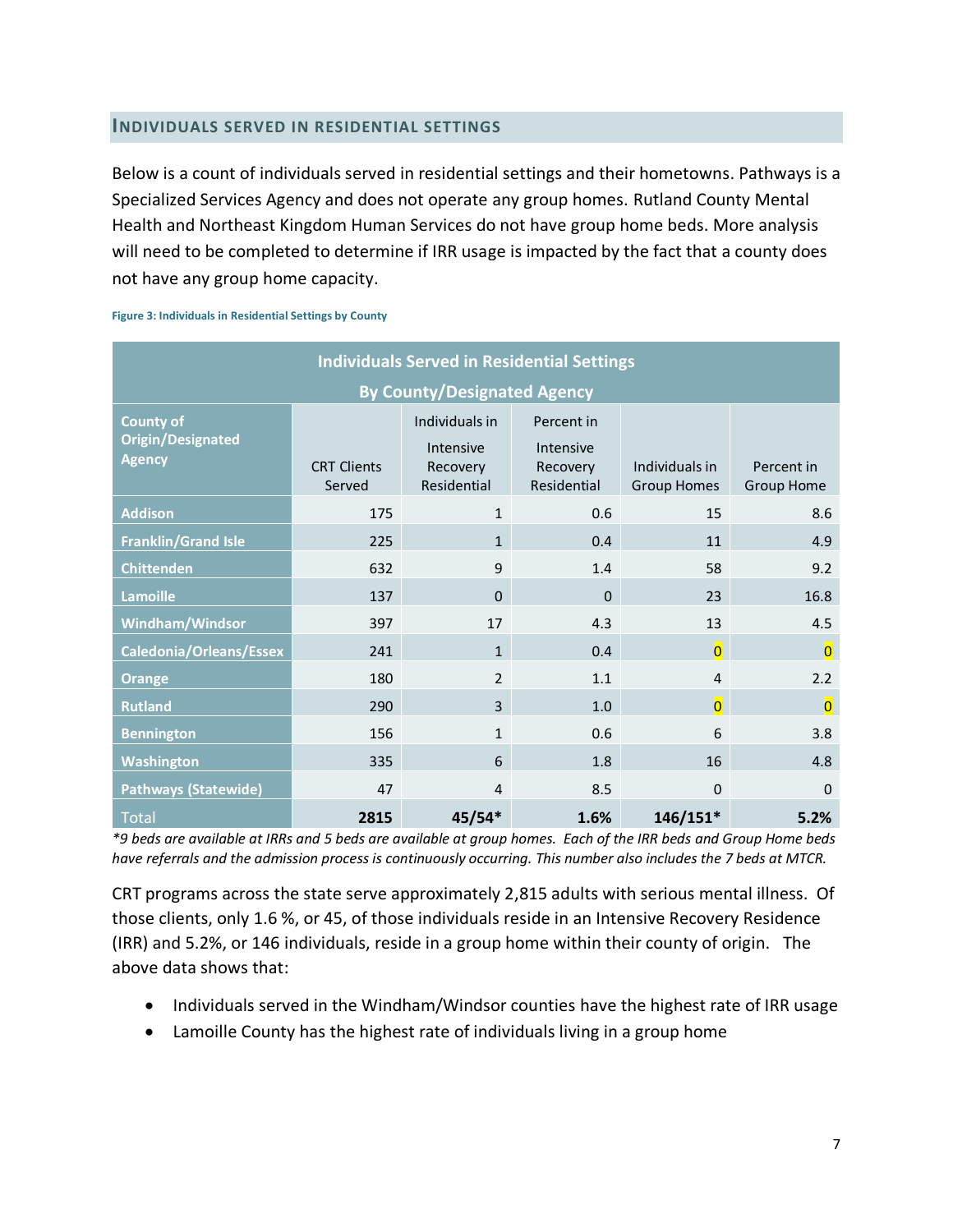Figure 4, below, shows data that is a point in time count of individuals served by Intensive Recovery Residential programs, based on county of origin and reflects individual placement in each area of the state. Many individuals that need an IRR leave their County of origin to further their treatment.

DMH will need to explore the minimal use of IRRs from the counties that currently do not have group homes in their area. There was an initial belief that IRRs would be used more frequently by agencies that do not have group homes, however, this does not appear to be supported by the data. On occasion, an individual served through an IRR will remain in that new area and will continue their treatment with the new Designated Agency.

**County of Origin for Intensive Recovery Residents** Second Spring<br>South Second Spring Second Spring (Williamstown) (Williamstown) (Westminster) (Westminster) Meadowview (Brattleboro) (Brattleboro) Maplewood (Westford) (Rutland) Hilltop MTCR North Total **COUNTY OF ORIGIN Chittenden** 2 2 1 3 **8 Addison** 1 **1 Franklin/** 1 **1 Grand Isle Lamoille 0 Caledonia/ Orleans/** 1 **1 Essex Washington** 5 1 **6 Windham/ Windsor** 3 5 1 4 1 3 **17 Orange** 2 **2 Rutland** 1 2 **3 Bennington** 1 **1 1 1 1 Other** 2 **2 TOTAL BEDS FILLED 6 14 7 5 4 6 42ON 11/18/19**

**Figure 4: County of Origin for the IRR Residents**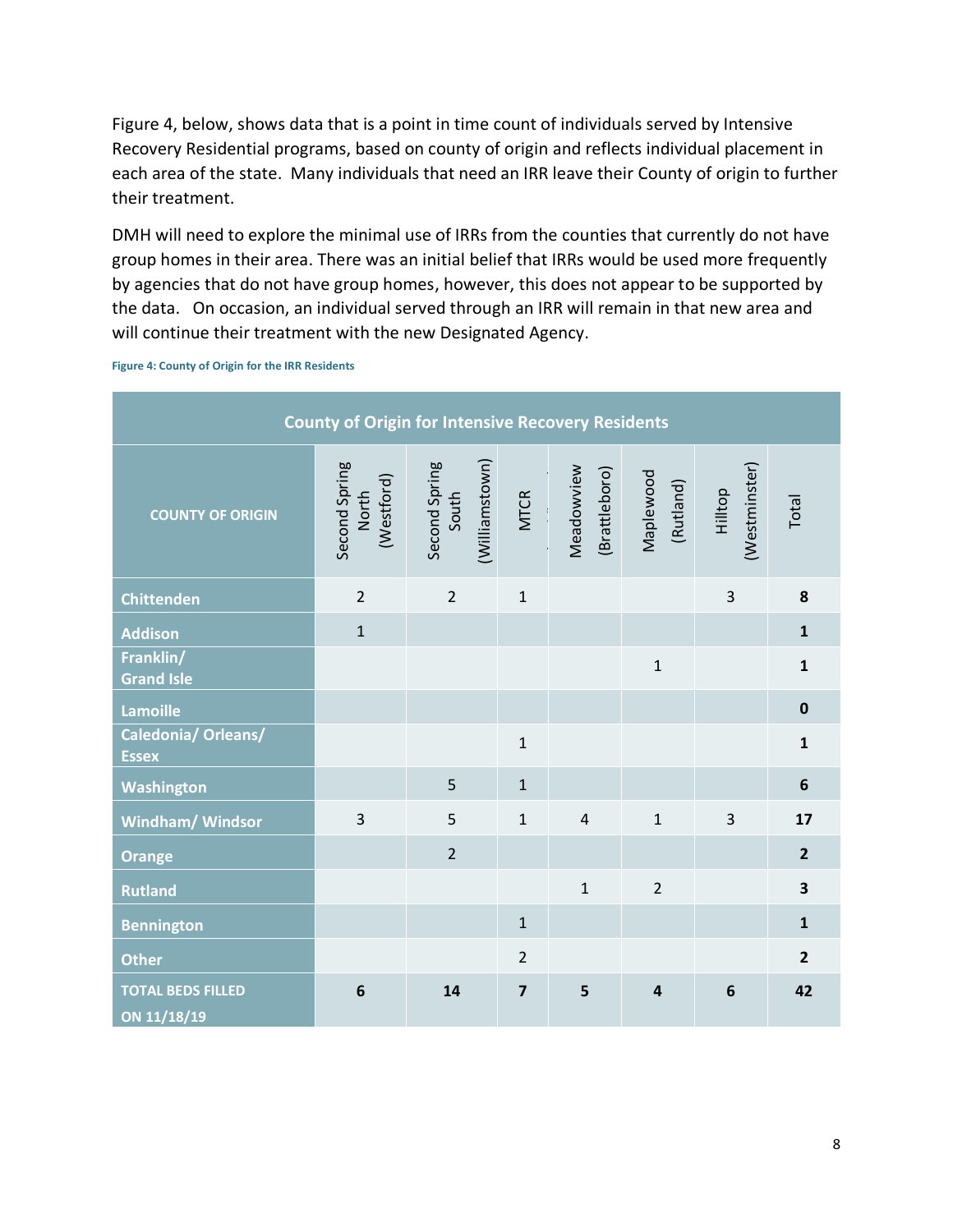The table below, Figure 5, illustrates that the highest number of individuals involuntarily hospitalized are from the Chittenden County area. There are several reasons for this higher number which includes population density, larger transient community, higher education institutions as well as a centralized transportation hub.

| <b>Involuntarily Held Individuals by Year and Originating Location</b> |                             |                             |                             |                             |  |  |
|------------------------------------------------------------------------|-----------------------------|-----------------------------|-----------------------------|-----------------------------|--|--|
| <b>Designated Agency</b>                                               | involuntary<br>hospitalized | involuntary<br>hospitalized | involuntary<br>hospitalized | involuntary<br>hospitalized |  |  |
|                                                                        | <b>CY 2016</b>              | <b>CY 2017</b>              | <b>CY 2018</b>              | <b>CY 2019</b>              |  |  |
|                                                                        |                             |                             |                             | (6 months)                  |  |  |
| <b>Orange County</b>                                                   | 13                          | 14                          | 8                           | 5                           |  |  |
| <b>Addison County</b>                                                  | 22                          | 25                          | 19                          | 9                           |  |  |
| <b>Chittenden County</b>                                               | 135                         | 135                         | 139                         | 92                          |  |  |
| <b>Windsor/Windham County</b>                                          | 68                          | 69                          | 60                          | 38                          |  |  |
| <b>Lamoille County</b>                                                 | 17                          | 13                          | 14                          | 9                           |  |  |
| <b>Franklin County</b>                                                 | 19                          | 28                          | 25                          | 16                          |  |  |
| <b>Northeast Kingdom Counties</b>                                      | 46                          | 41                          | 34                          | 20                          |  |  |
| <b>Rutland County</b>                                                  | 104                         | 88                          | 81                          | 45                          |  |  |
| <b>Bennington County</b>                                               | 17                          | 25                          | 17                          | 6                           |  |  |
| <b>Washington County</b>                                               | 52                          | 63                          | 77                          | 23                          |  |  |
| <b>Pathways (Statewide)</b>                                            | $\overline{3}$              | 21                          | 15                          | $\overline{2}$              |  |  |
| Not from a specific area of the State                                  | 40                          | 38                          | 51                          | 13                          |  |  |
| <b>Total</b>                                                           | 536                         | 560                         | 540                         | 278                         |  |  |

#### **Figure 5: Involuntarily Held Individuals by Location**

#### <span id="page-9-0"></span>**SECURE RESIDENTIAL CAPACITY**

As of the date of this report, all 7 beds at MTCR are filled. At any given time, there are

approximately 6-10 individuals who could be referred to a secure residential program that has the capacity to perform occasional EIPs. This cohort of individuals occupy significant inpatient hospital bed days and cannot be appropriately served at the Middlesex secure residential program (MTCR) due to current regulations for Therapeutic Community Residences, the facility's design, and the staffing pattern. **95% of referrals to the secure residential facility are from Level 1 units across the state.**

*Since its opening, MTCR has been operating consistently at or near 100% capacity.*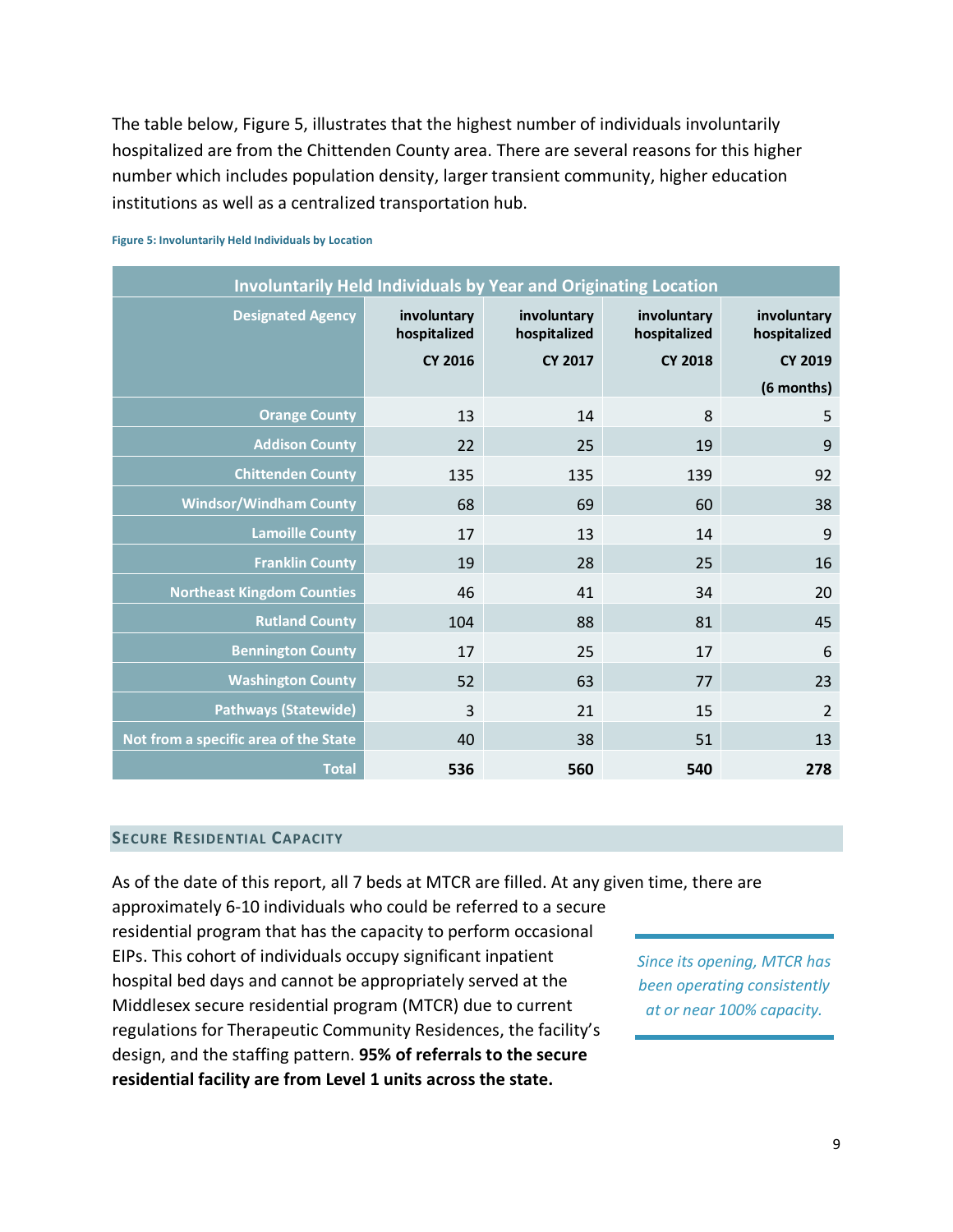Analysis clearly affirms that the level of care s with high demand and currently unavailable in the mental health system of care is a Physically Secure Residential with the capacity to perform Emergency Involuntary Procedures (EIPs), thus supporting the State's intent to build a 16 bed physically secure residential with the capacity to perform EIP's. A temporary alternative facility to the physically secure Middlesex Residential facility is not determined to be needed at this time and DMH will continue to work with BGS on an expedited plan to build the new 16 bed physically secure residential replacement that will have the capacity to perform EIPs.

#### <span id="page-10-1"></span><span id="page-10-0"></span>**SECTION 3: CURRENT AND HISTORIC OCCUPANCY RATES**

#### **GROUP HOMES**

Group Home average occupancy for the first 6 months of FY20 is 91%. This number runs between 95-100% for most of the homes. The average is decreased to 91% due to one group home with 10 beds that runs at 70% due to the specialized population that it serves.

Individuals who are aging are more likely to stay in place due to the lack of access to appropriate nursing facility and other long-term setting options for individuals with mental health needs.

Community care homes (level 3) are also closing due to low reimbursement rates - these are privately owned residences that provide meals, med management, and psychosocial supports. Treatment is not typically provided within a Community Care Home. Mental Health treatment is provided by the local Designated Agency**.** 



**Figure 6: Group Home Occupancy Rates by Year**

<span id="page-10-2"></span>**INTENSIVE RECOVERY RESIDENCES-INCLUDING THE STATE'S PHYSICALLY SECURE RECOVERY RESIDENCE (MIDDLESEX)**

#### INTENSIVE RECOVERY RESIDENCES CAPACITY

Figure 7 indicates that five of the six IRRs run between mid-80% to low 90% occupancy rate which is consistent with national standards of an 85-90% occupancy rate. One IRR, Maplewood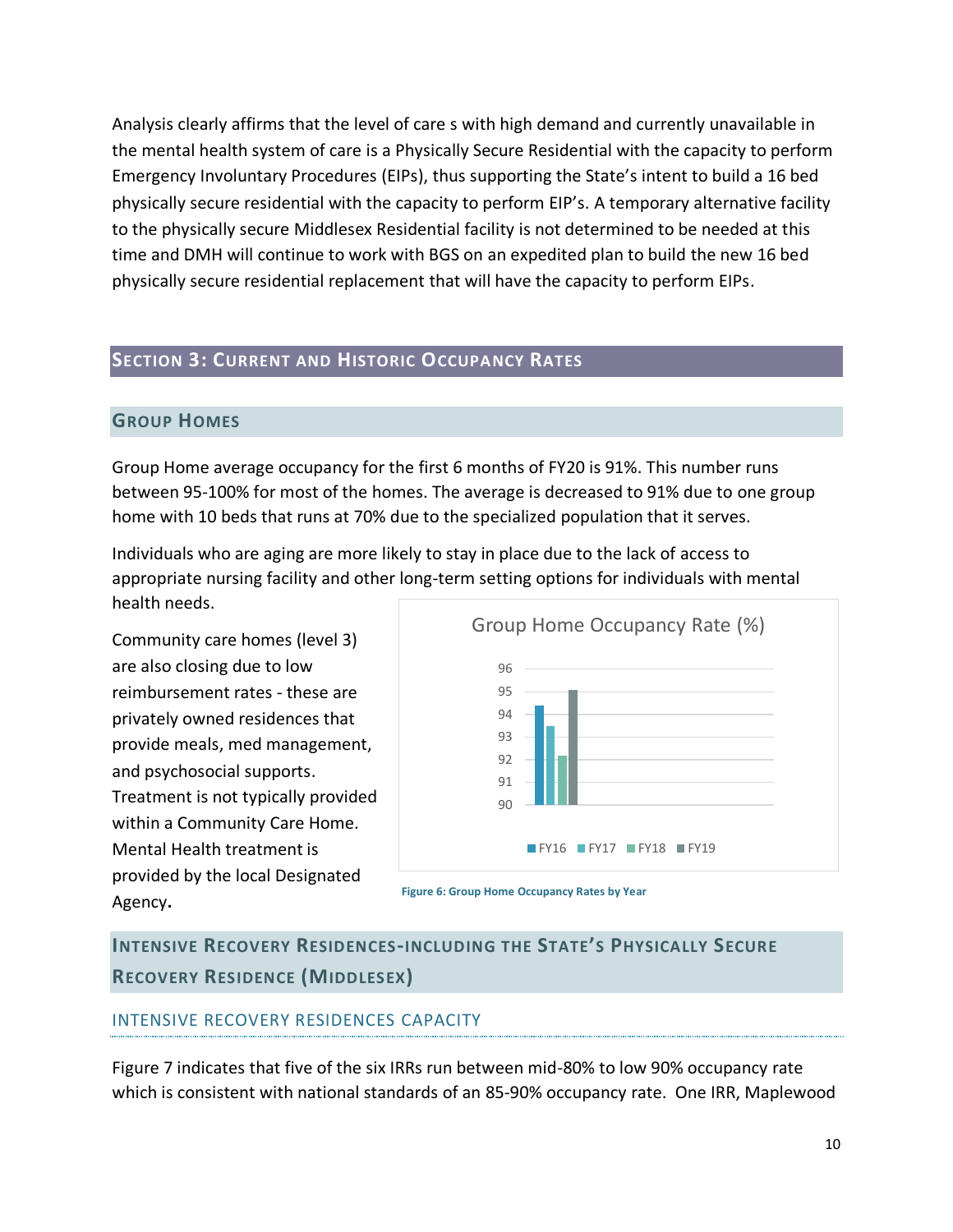in Rutland, has consistently been well over 90% occupancy which indicates that Maplewood could benefit from expanding its number of available beds from four to six.

| <b>Annual Occupancy for Intensive Recovery Residentials</b> |                |                |                |                             |  |  |  |
|-------------------------------------------------------------|----------------|----------------|----------------|-----------------------------|--|--|--|
|                                                             | <b>CY 2016</b> | <b>CY 2017</b> | <b>CY 2018</b> | <b>CY 2019</b><br>(Partial) |  |  |  |
| <b>Hilltop Recovery Residence</b>                           | 88%            | 85%            | 77%            | 84%                         |  |  |  |
| <b>Maplewood Recovery Residence</b>                         | 94%            | 96%            | 95%            | 91%                         |  |  |  |
| <b>Meadowview Recovery Residence</b>                        | 95%            | 97%            | 88%            | 97%                         |  |  |  |
| <b>Soteria House</b>                                        | 92%            | 86%            | 89%            | 88%                         |  |  |  |
| <b>Second Spring - Westford Program</b>                     | 83%            | 95%            | 89%            | 91%                         |  |  |  |
| Second Spring - Williamstown Program                        | 79%            | 84%            | 95%            | 88%                         |  |  |  |
|                                                             |                |                |                |                             |  |  |  |

#### **Figure 7: Occupancy for Intensive Recovery Residentials**

#### <span id="page-11-0"></span>**INDIVIDUAL OUTLIERS/ENHANCED FUNDING PLANS**

There are individuals who require unique living arrangements and an enhanced service delivery model in order to live safely and successfully in the community. The Department has seen an increased demand for this type of exceptional programming as shown in the chart below. An example of this type of programming are the MyPad and Pearce House models. During the

2019 legislative session, additional funds were appropriated to expand this type of programming. The number of outliers declined during 2017 due to two long-term hospitalizations and the death of an individual that had been served as an outlier for many years.

#### **Figure 8: Outliers by Year**

| <b>Outliers by Year</b> |      |      |      |  |  |  |
|-------------------------|------|------|------|--|--|--|
| 2016                    | 2017 | 2018 | 2019 |  |  |  |
| 13                      | 10   | 15   | 18   |  |  |  |

<span id="page-11-1"></span>Figure 8 shows the need for outlier funding, which allows for certain individuals to live in a setting outside of an inpatient psychiatric hospital, is on the rise. In the future this population may be served in a physically secure recovery residence with the capacity for emergency involuntary procedures.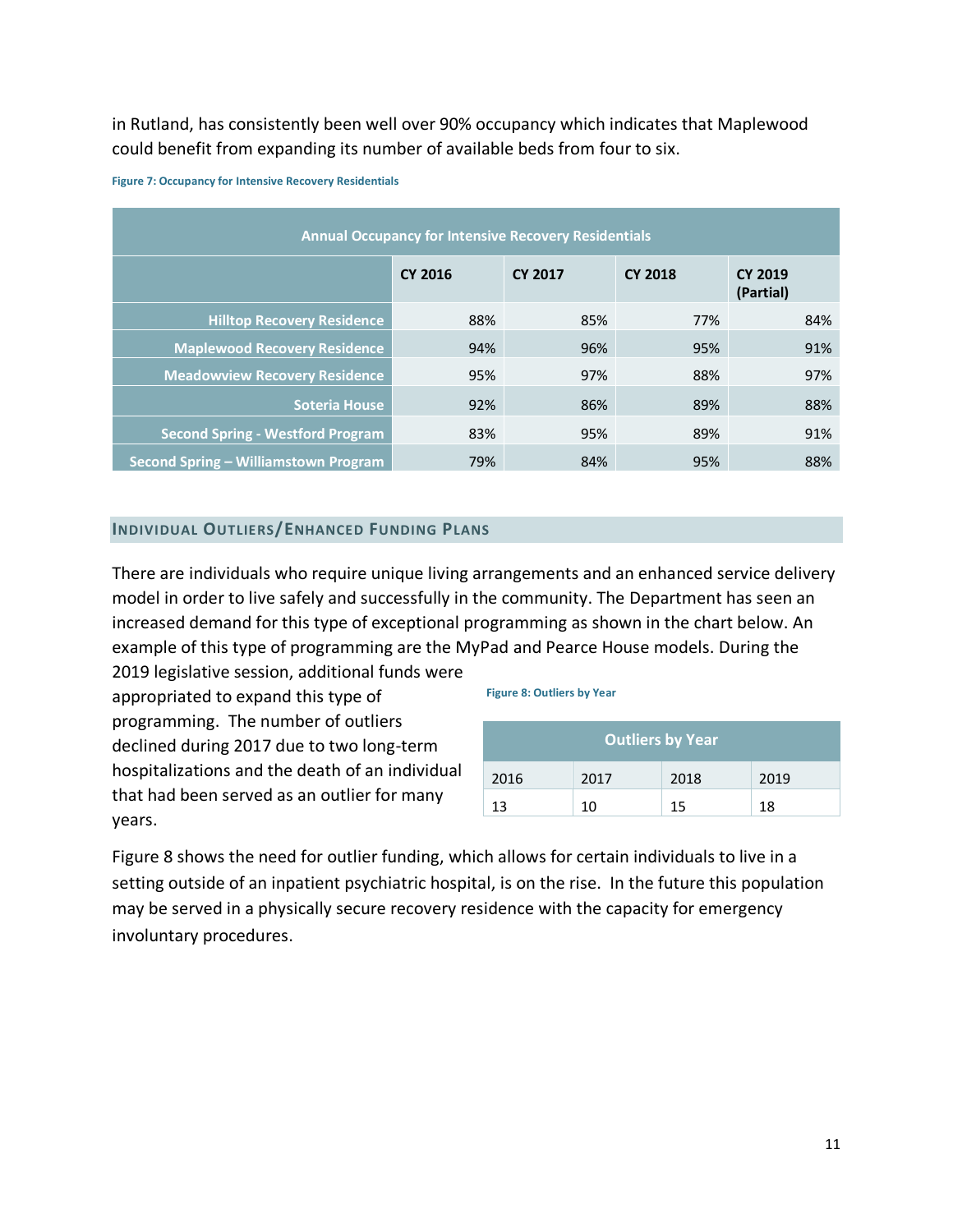## **SECTION 4: ANALYSIS OF ADMISSION AND REFERRAL DATA**

As noted above*,* referrals to the Intensive Recovery Residences are made through the DMH Adult Care Management Team based on the clinical readiness and acuity of the individual. The referrals are managed by this team because of their centralized view and coordinating role in determining readiness for discharge from inpatient settings and the history of the individual's previous placements.

Figure 9 illustrates the percentage of individuals who are admitted to IRRs from involuntary hospitalization stays. DMH wanted to know the percentage of clients that went to IRR from an involuntary hospitalization compared to how many individuals were hospitalized involuntarily, which is noted in Figure 5. These figures also show a decline in both actual number of admissions as well as a

#### **Figure 9: IRR Admissions from Involuntary Hospital Stay**

| <b>Calendar</b><br>Year | <b>Individuals admitted</b><br>to an IRR from an<br><b>Involuntary</b><br><b>Hospitalization stay</b> |
|-------------------------|-------------------------------------------------------------------------------------------------------|
| 2016                    | 6.1%                                                                                                  |
| 2017                    | 7.1%                                                                                                  |
| 2018                    | 5.9%                                                                                                  |
| 2019                    | 3.9%                                                                                                  |
| (6 months)              |                                                                                                       |

decrease in the percentage of admissions from involuntary hospitalizations, while occupancy rates remained high. This indicates that this level of care either requires more capacity, or individuals are unable to transition to the next lower level of care which would be either group home living of independent living situations.

<span id="page-12-0"></span>

| <b>Admissions to Intensive Recovery Residences by Year</b> |                |         |                |                |  |  |  |
|------------------------------------------------------------|----------------|---------|----------------|----------------|--|--|--|
|                                                            | CY 2016        | CY 2017 | <b>CY 2018</b> | CY 2019        |  |  |  |
|                                                            |                |         |                | $(6-mo)$       |  |  |  |
| Maplewood                                                  | $\overline{2}$ | 8       | 0              | $\overline{2}$ |  |  |  |
| <b>Meadowview</b>                                          | $\overline{4}$ | 4       | 7              | $\overline{2}$ |  |  |  |
| <b>Hilltop</b>                                             | 3              | 3       | 5              | 1              |  |  |  |
| <b>Second Spring (N&amp;S)</b>                             | 13             | 5       |                |                |  |  |  |
| <b>MTCR</b>                                                | 8              | 5       | 7              | 1              |  |  |  |
| <b>Total</b><br>33<br>40<br>32<br>11                       |                |         |                |                |  |  |  |

**Figure 10: Admissions to IRR**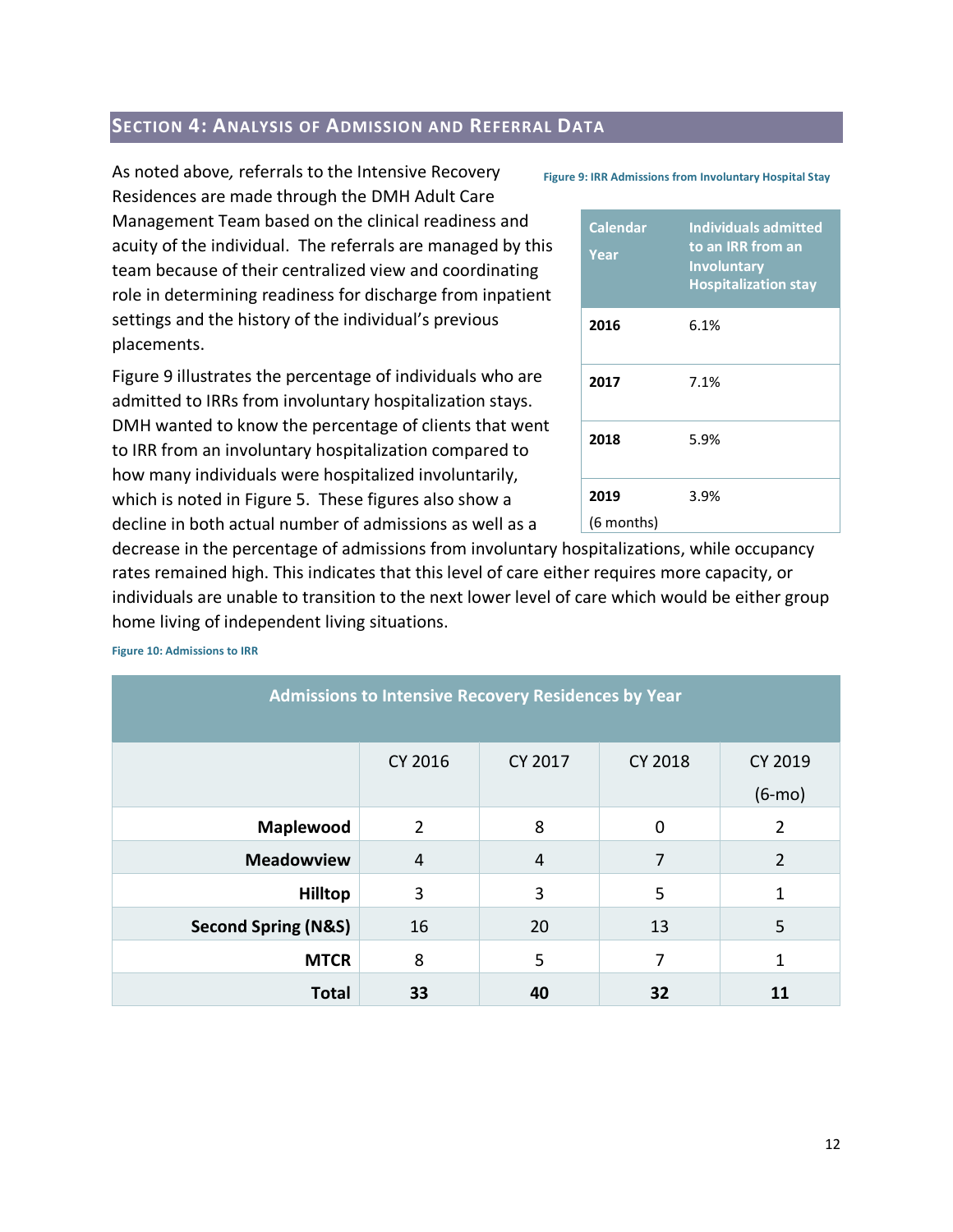#### **REVIEW OF LEVEL OF CARE NEEDED UPON DISCHARGE FROM INPATIENT SETTINGS**

In order to evaluate the Residential Bed needs for the mental health system of care it is critical to analyze the level of care needed upon discharge from hospitals providing mental health inpatient care. The access and referral pathways for the residential system of care is multifaceted. Individuals may be accessing residential level of care directly from a community level of care or may be discharged from inpatient level of care and serve as a step-down program.

Across the state, hospital inpatient treatment teams were asked, "what does the involuntary client need upon discharge to be successful in the community?" Below is a 6-month (July  $-$ December 2019) review of the answers given by the inpatient treatment team.



**Figure 11: Level of Care Needed Upon Discharge- July**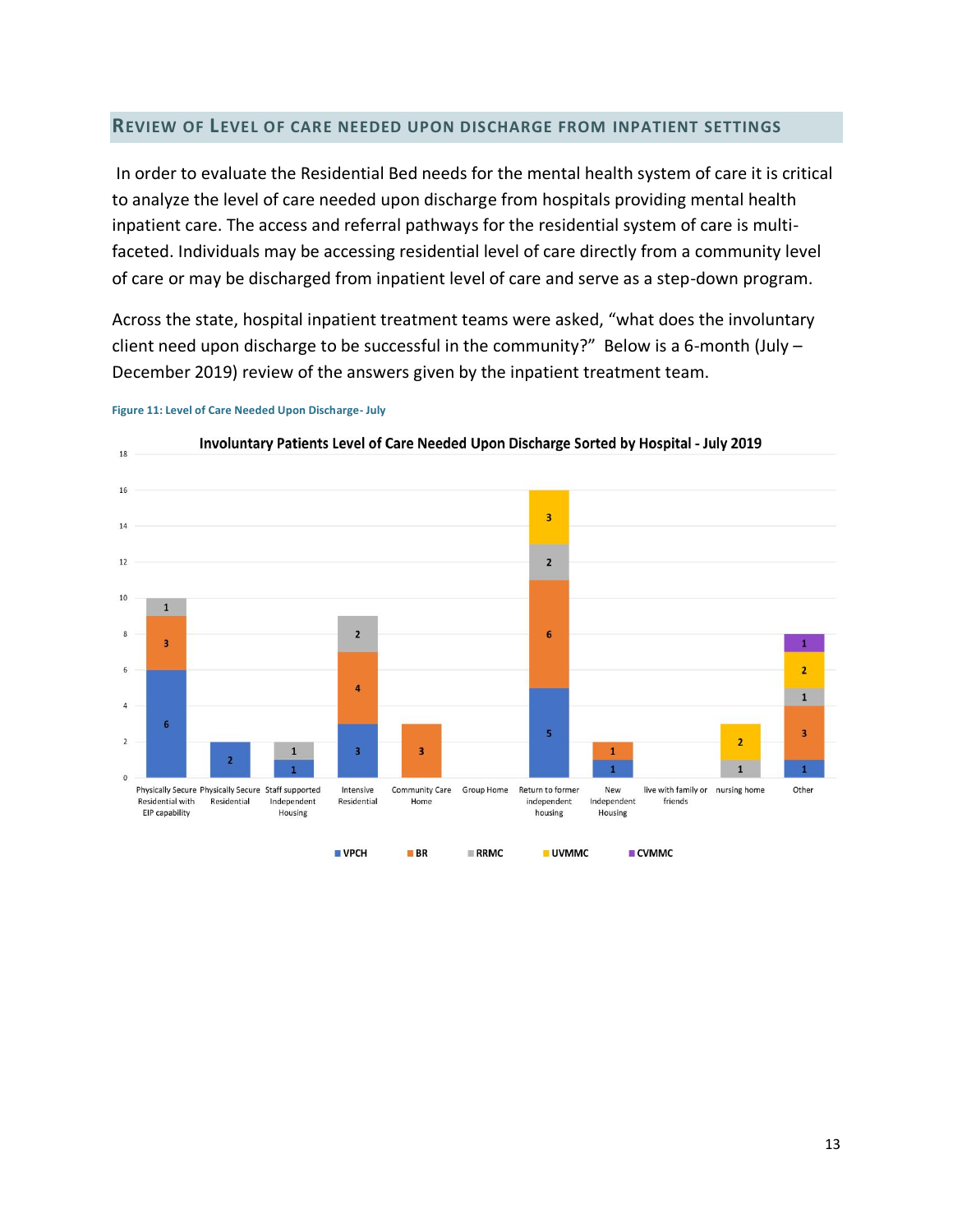



#### **Figure 13: Level of Care Needed Upon Discharge- September**

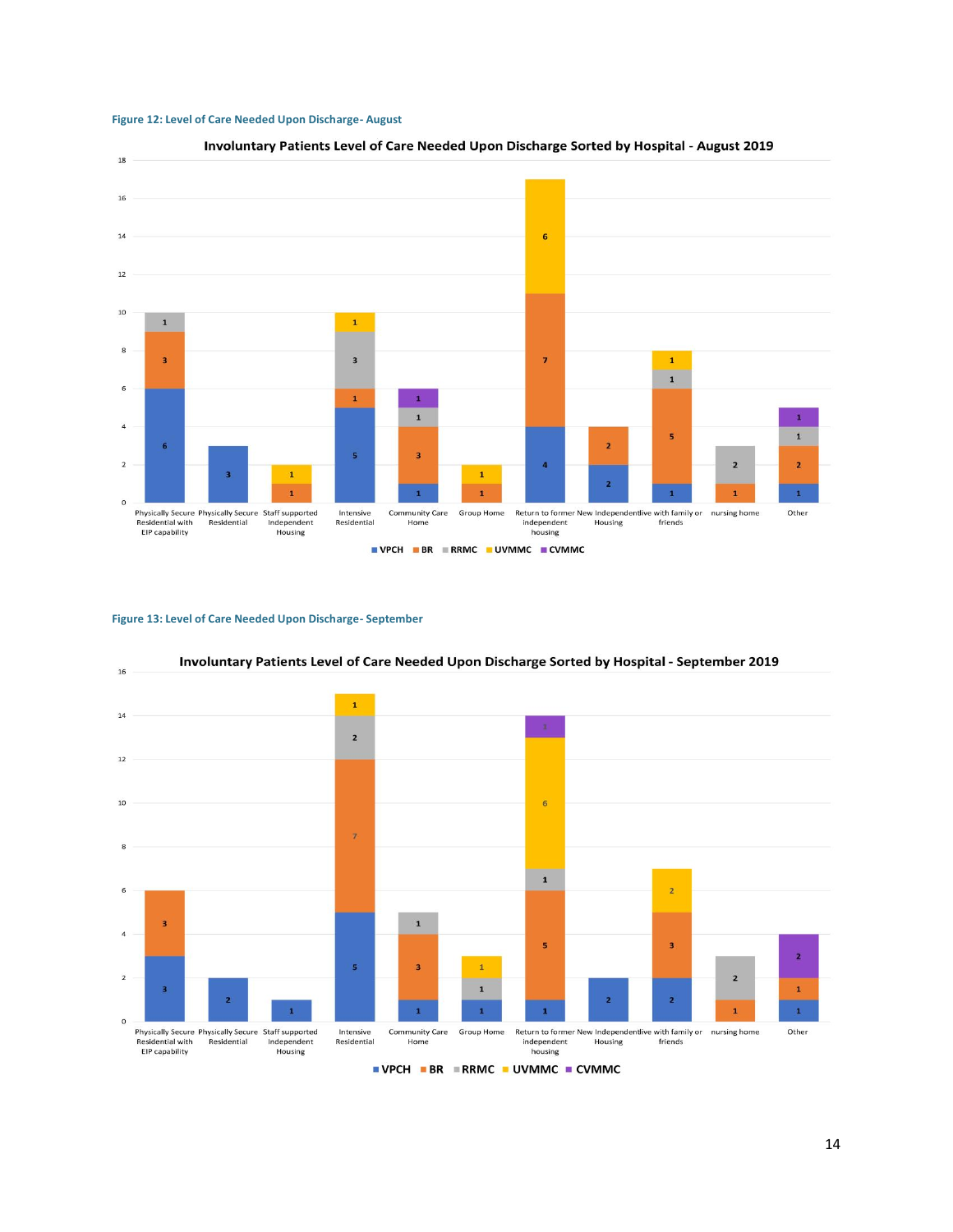#### **Figure 13: Level of Care Needed Upon Discharge- October**



#### Involuntary Patients Level of Care Needed Upon Discharge Sorted by Hospital - October 2019

#### **Figure 14: Level of Care Needed Upon Discharge- November**



Involuntary Patients Level of Care Needed Upon Discharge Sorted by Hospital - November 2019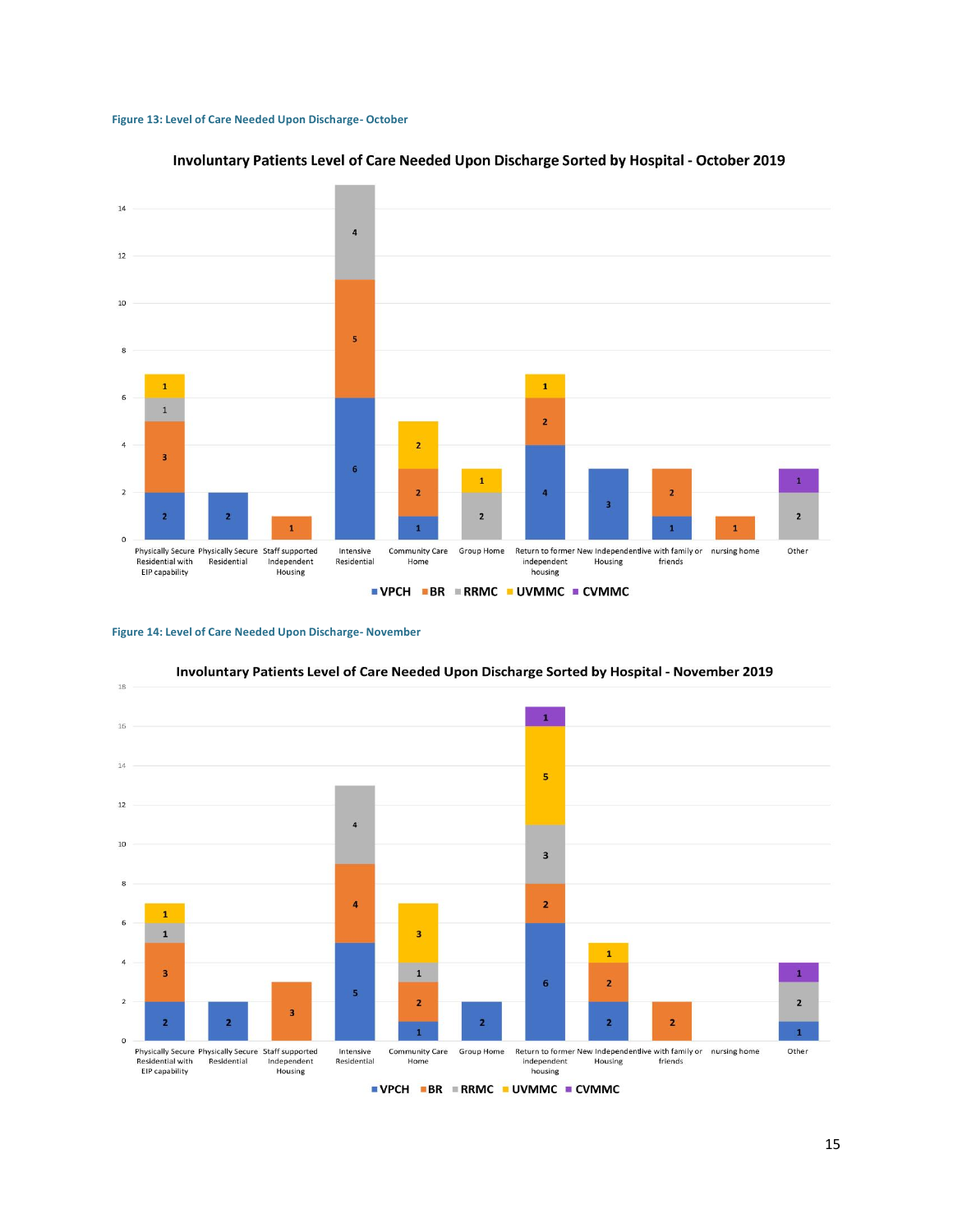



# This is a point in time review of a 6-month period. As you will see, during the first month, "Group Home" was not identified as a discharge placement due to unavailability of the beds at the Designated Agency's group homes. During the second month, the inpatient treatment teams were asked, if there was a group home bed available, would that be a viable option for the individual?

Physically secure residential with EIP capabilities and Intensive Recovery Residence are consistently needed as a discharge option. If the IRRs were better able to transition people to more independent living situations, we would then see a decrease in their average lengths of stays and an increase in their ability to admit more individuals who could benefit from that level of care.

<span id="page-16-0"></span>Return to former independent housing also stands out as consistently being one of the most common discharge dispositions. In other words, the treatment team is recommending that the individual return to their current independent living situation. With less than 7% of the state wide CRT population living in either a Group Home (5.4%) or an Intensive Recovery Residence (1.6%), it is not surprising that a significant cohort of involuntarily hospitalized people return to their prior living arrangement.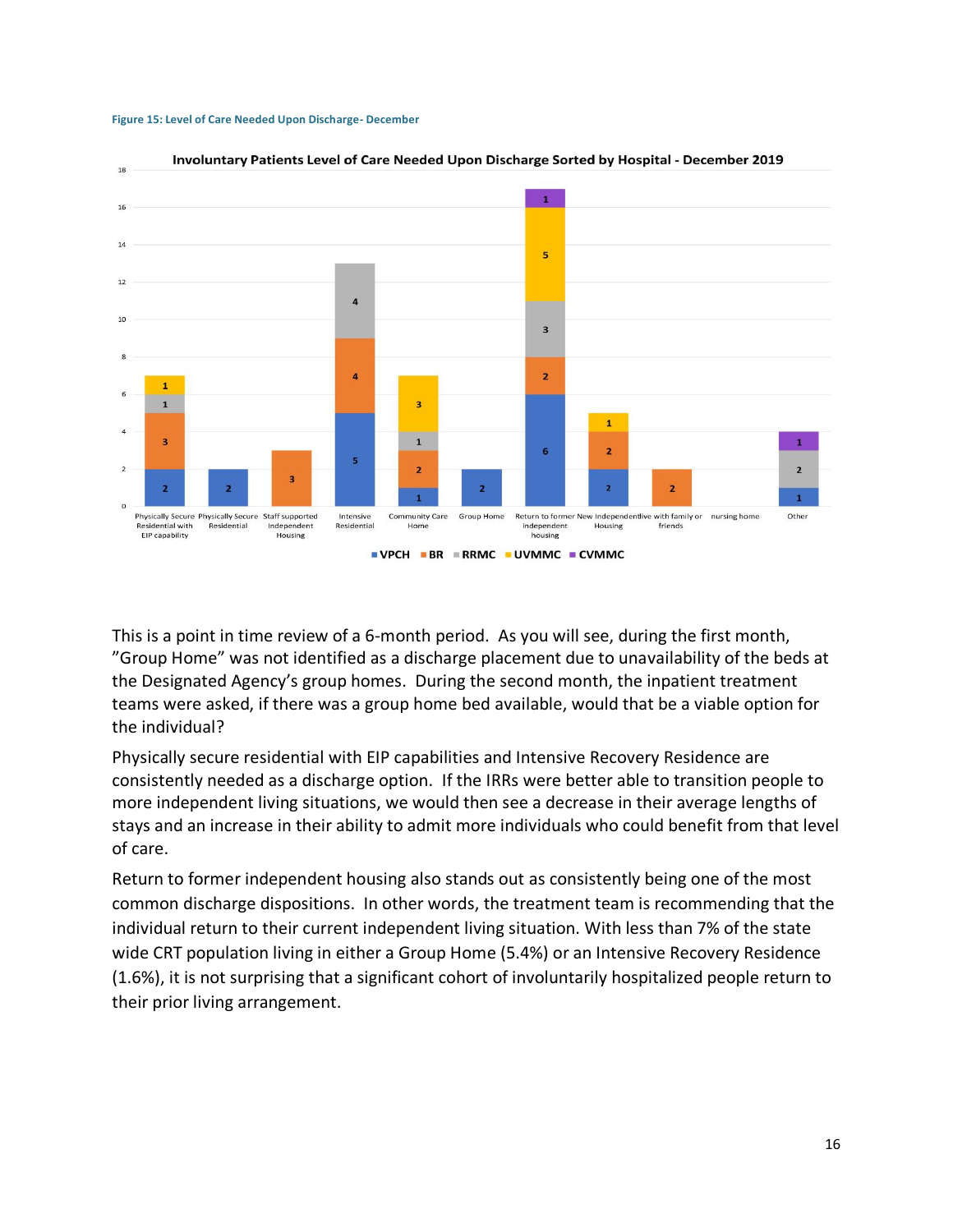# **BARRIERS TO DISCHARGE: INTENSIVE RECOVERY RESIDENTIAL AND SECURE RESIDENTIAL**

For individuals to have access to the appropriate level of care, barriers to discharge need to be explored. DMH needs to understand the barriers to discharge to continue to grow our community-based system of care. Through interviews with individuals residing in an IRR, IRR providers, as well as community providers, DMH received many repeated answers to this question, which are highlighted below.

Barriers to discharging from an Intensive Recovery Residential include:

- No Group Home/Community Care Home availability
- Lack of Nursing Home access
- First floor apartments in the community to accommodate mobility needs
- Client's choice is to remain in IRR, so difficult to do discharge planning as they feel safe and secure residing in an IRR.
- Concern from Designated Agency to provide appropriate level of care in the community. "Such a drop off from IRR living to community living".
- "We need something for the aging community. It's hard to discharge residents who need more nursing support. We need a program that is a combination IRR + nursing supports".
- Hiring staff is a challenge which can limit how many residents can live at an IRR.
- "The issue is a lack of community placement. We have enough IRRs when they are utilized correctly, but we need to educate the system of care that the first step should not be an IRR. Has the person used every option in the community before this referral is explored? Some DAs don't even have a group home, which is a disservice to the statewide system as people must move farther from home to get this service. People often feel abandoned by their DA teams when they are far from home and their support teams visit them irregularly."

These reported barriers are consistent with the data from Figures 9 and 10, which show a slow decline in admission rates to IRR over the past three years while occupancy rates remain relatively high.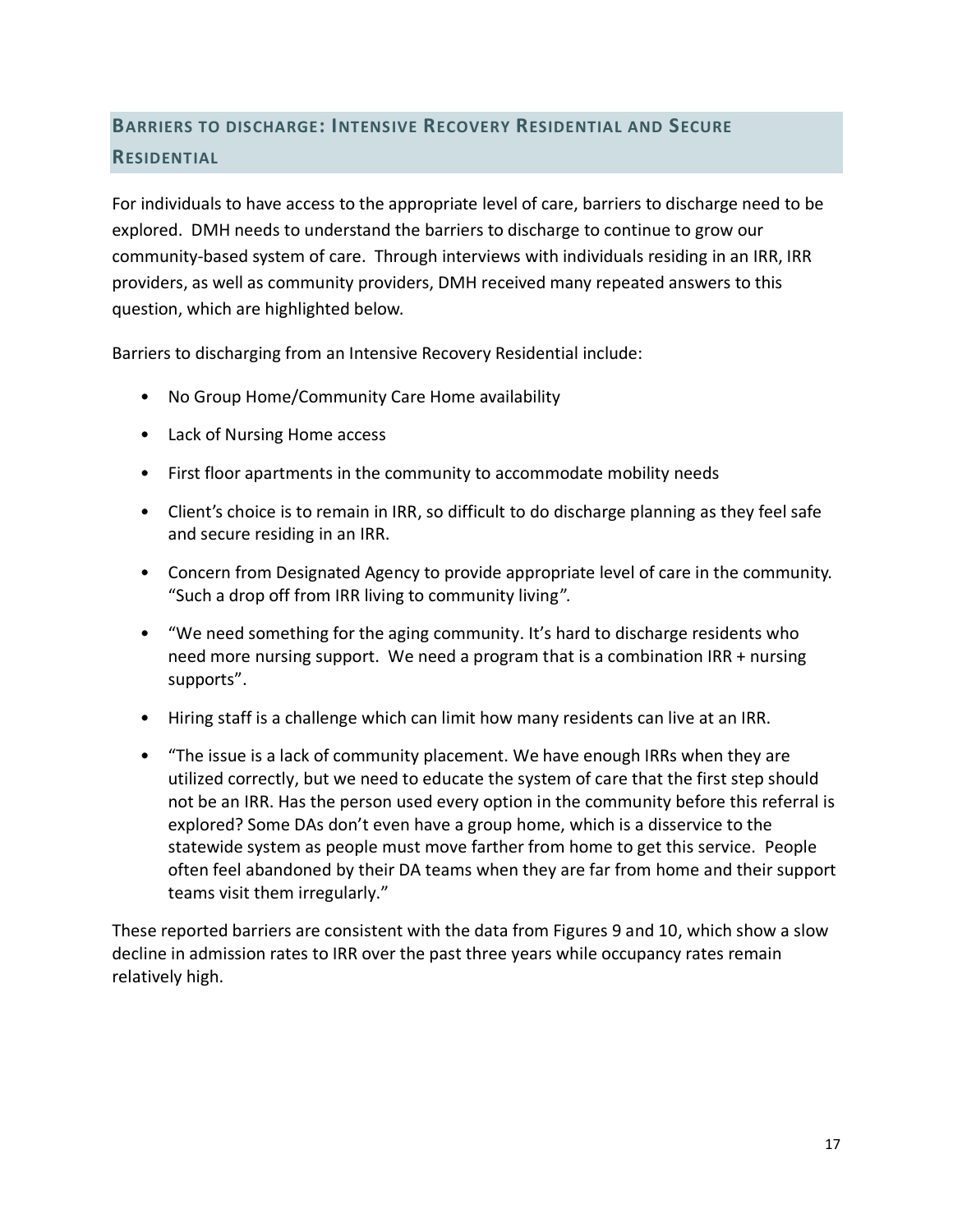# <span id="page-18-0"></span>**SECTION 5: AN ASSESSMENT OF BARRIERS TO ACCESS FOR INDIVIDUALS REQUIRING RESIDENTIAL SERVICES**

DMH Adult Care Management Team met with individuals living at Intensive Recovery Residences as well as providers at each of the homes. The meetings included consultation regarding the need of residential programs. The DMH Care Management Team visited 6 Intensive Recovery Residences. Out of the 42 individuals living at the Intensive Recovery Residentials, 24 agreed to meet to share their thoughts. Below are the results of the in-person meetings.

DMH assumed that individuals would prefer to live closer to their home community, however, when the residents of the 7 IRRs were asked about this, approximately 40% of the respondents to the survey indicated that they would have preferred an IRR closer to their home community and only 17% expressed a concern that they were not in their home community

| <b>Question</b>                                                                                                                              | <b>Responded</b> | Yes | <b>No</b> | N/A | <b>Notes/Quotes</b>                                                                                                                                                                                                                                                                                                                                                                                                                                       |
|----------------------------------------------------------------------------------------------------------------------------------------------|------------------|-----|-----------|-----|-----------------------------------------------------------------------------------------------------------------------------------------------------------------------------------------------------------------------------------------------------------------------------------------------------------------------------------------------------------------------------------------------------------------------------------------------------------|
| Do you feel that<br>you are in the right<br>level of care now?<br>If no, please<br>explain.                                                  | 24               | 62% | 12%       | 26% | One resident expressed frustration<br>with not being able to locate an<br>available Community Care Home.                                                                                                                                                                                                                                                                                                                                                  |
| Were you<br>concerned that the<br><b>Intensive Recovery</b><br>Residence that you<br>are in may not be<br>near where you<br>had been living? | 23               | 17% | 78%       | 5%  |                                                                                                                                                                                                                                                                                                                                                                                                                                                           |
| Were or are you<br>concerned that<br>you may be far<br>from your<br>family/friends/trea<br>tment team?                                       | 21               | 29% | 37%       | 34% | One resident explained that his<br>family lives in the Swanton area,<br>and has to drive 2 1/2 hours each<br>way to visit him at inpatient or IRR<br>setting, where he has mostly been<br>over past several years. This<br>resident noted the accumulated<br>time, cost, and wear and tear on<br>family vehicle in order for<br>mother/family to maintain visits.<br>This resident strongly advocated<br>for similar programming closer to<br>his family. |
| If an Intensive<br>Recovery<br>Residence was<br>closer to your<br>hometown, would                                                            | 15               | 40% | 47%       | 13% |                                                                                                                                                                                                                                                                                                                                                                                                                                                           |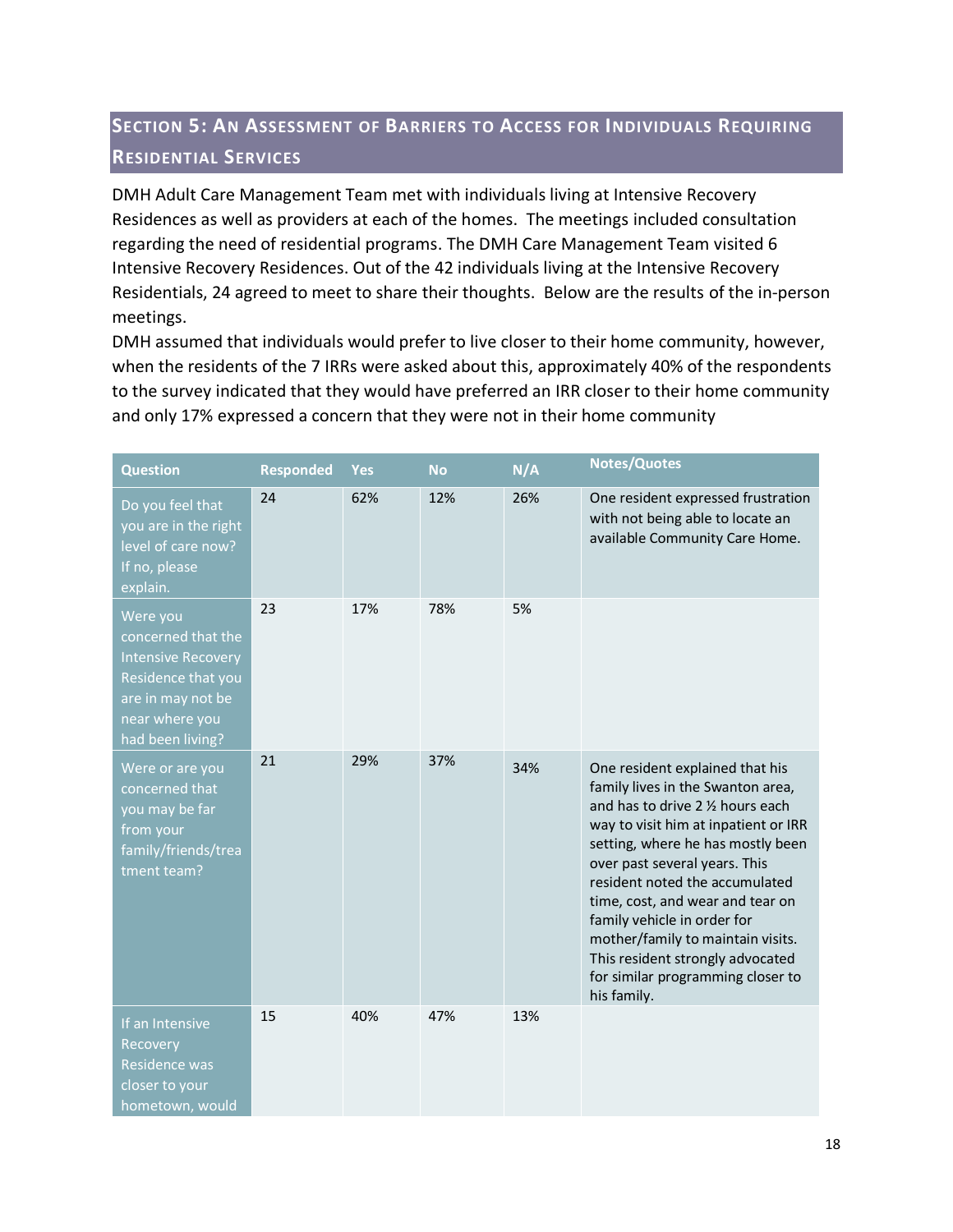| <b>Question</b>                                                                                                                                                                   | <b>Responded</b> | <b>Yes</b>                   | <b>No</b>                   | N/A         | <b>Notes/Quotes</b>                                                                                                               |
|-----------------------------------------------------------------------------------------------------------------------------------------------------------------------------------|------------------|------------------------------|-----------------------------|-------------|-----------------------------------------------------------------------------------------------------------------------------------|
| you have preferred<br>that location?                                                                                                                                              |                  |                              |                             |             |                                                                                                                                   |
| Do you feel that<br>you are getting the<br>time/skills you<br>need to go to the<br>next step from<br>here?                                                                        | 20               | 95%                          | 5%                          | 0           |                                                                                                                                   |
| If a group home<br>bed was available<br>at your mental<br>health agency,<br>would you have<br>preferred to have<br>gone there instead<br>of this Intensive<br><b>Residential?</b> | 16               | 12%                          | 69%                         | 19%         |                                                                                                                                   |
| Where were you<br>before here<br>(hospital bed,<br>another IRR,<br>community, etc.)?                                                                                              | 24               | Inpatient<br>Hospital<br>92% | Another<br><b>IRR</b><br>4% | $\mathbf 0$ | Community<br>4%                                                                                                                   |
| How long did you<br>wait before<br>moving here?                                                                                                                                   | 20               |                              |                             |             | 0-1 months: 6 (30%)<br>2 months: 5 (25%)<br>3-4 months: 2 (10%)<br>>4 months: 1 (5%)<br>Not sure / could not remember: 6<br>(30%) |

# <span id="page-19-0"></span>**ANALYSIS**

After review of data compiled for this analysis, there are a few counties that stand out from others in the state.

## **Chittenden County**

Over the past 3+ years, 25% of involuntary admissions come from Chittenden County, approximately 20% of the beds at IRRs are filled with individuals from Chittenden County (this also represents about 1.4% of the Howard Center's entire CRT population) and over 30% of group homes beds are filled by Chittenden County residents.(This represents over 9% of the Howard Center's entire CRT population).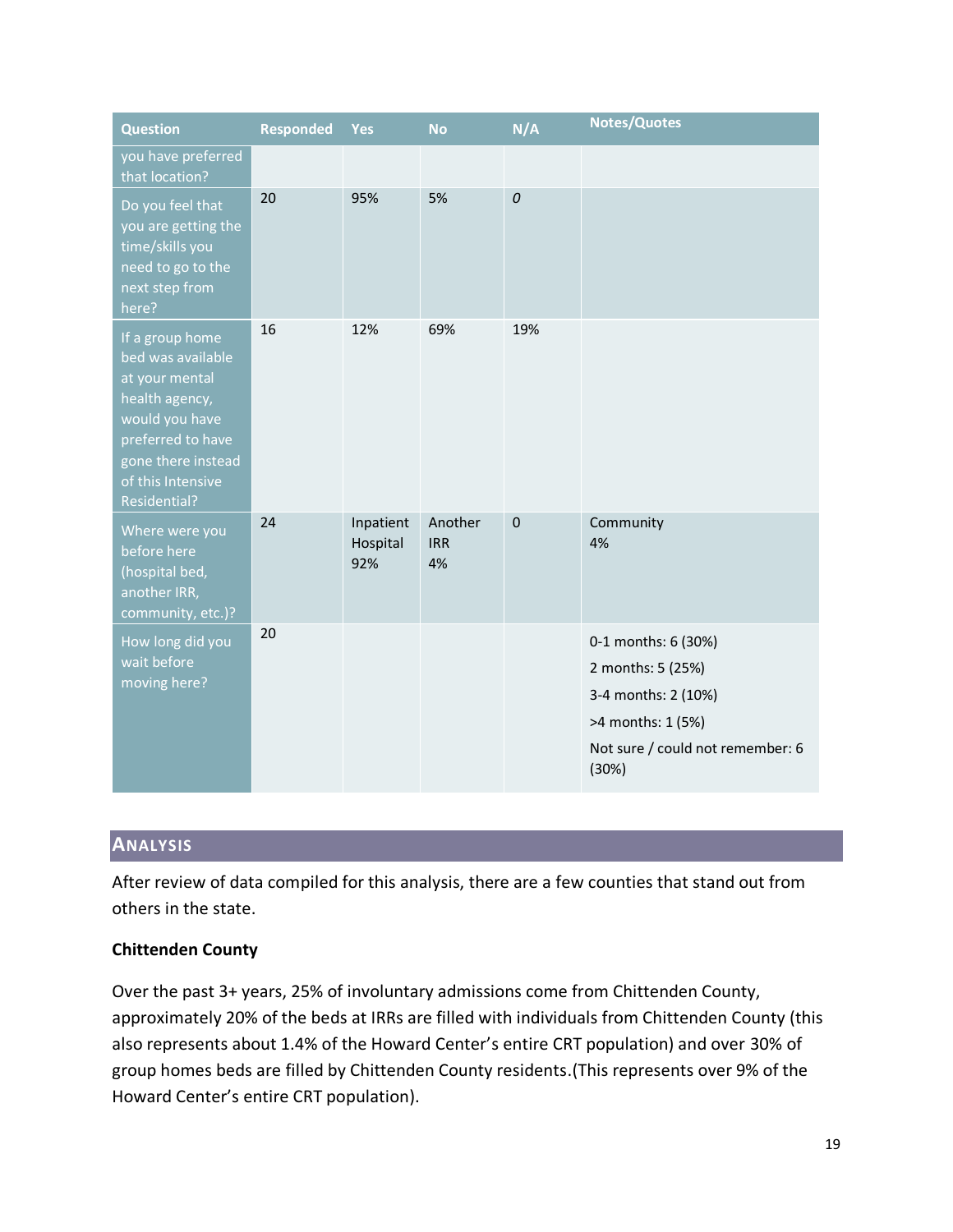## **Rutland County**

During the same time period, 15% of involuntary admissions came from Rutland County, 6% of IRR beds are filled with individuals from Rutland County (1% of Rutland Mental Health's entire CRT population), and 0% (Zero) group home beds are filled with Rutland County residents.

Looking at these regions, one can see that as a percentage of their CRT population the use of IRR beds is consistent, however the Howard Center's use of Group Homes is much higher than in Rutland (9% vs 0%). Further evaluation is indicated to determine if this is a result of purely a lack of a resource (no Group Homes in Rutland) or a different philosophy related to group home usage.

## **Windham/Winsor Counties**

In the Windham/Windsor area (Health Care and Rehabilitative Services- HCRS) over 30% of the IRR beds are filled with individuals from this area (this represents over 4% of their entire CRT population) while just over 12% of group home beds are filled by individuals from HCRS (just over 4% of their entire CRT population). Further research will be required to determine if their high use of IRR (highest percentage of IRR bed use and highest percentage of CRT population in IRRs) beds is due to the fact that over 25% of the state's IRRs are in this area, or if it is due to a different philosophy related to IRR usage.

## <span id="page-20-0"></span>**FINDINGS AND RECOMMENDATIONS**

*In order to allow individuals to live in the least restrictive environment, our analysis shows that our system needs a physically secure residential facility with the capacity for emergency involuntary procedures (EIP), some growth in IRRs and likely more expansion of group home capacity* 

Through a review of various residential settings within the mental health system, this report highlights opportunities to better understand where the current needs are. Through this report, there are various data points that show the occupancy rate for group homes are extremely high and unfortunately, are frequently not an option for individuals as a step down from the hospital.

The data consistently shows that over the last 6 months within inpatient psychiatric hospitals, there are between 7-10 individuals that need a physically secure residential setting with EIP capability. Active discharge planning is continuously explored for this cohort of individuals.

Residential treatment programs (IRRs and group homes) can be effective for people diagnosed with mental illness and allow them to reside in their community. While varying in style, residential psychiatric facilities share some core characteristics: individualized therapeutic treatment goals, supportive structures and routines, personal responsibility, contribution to the